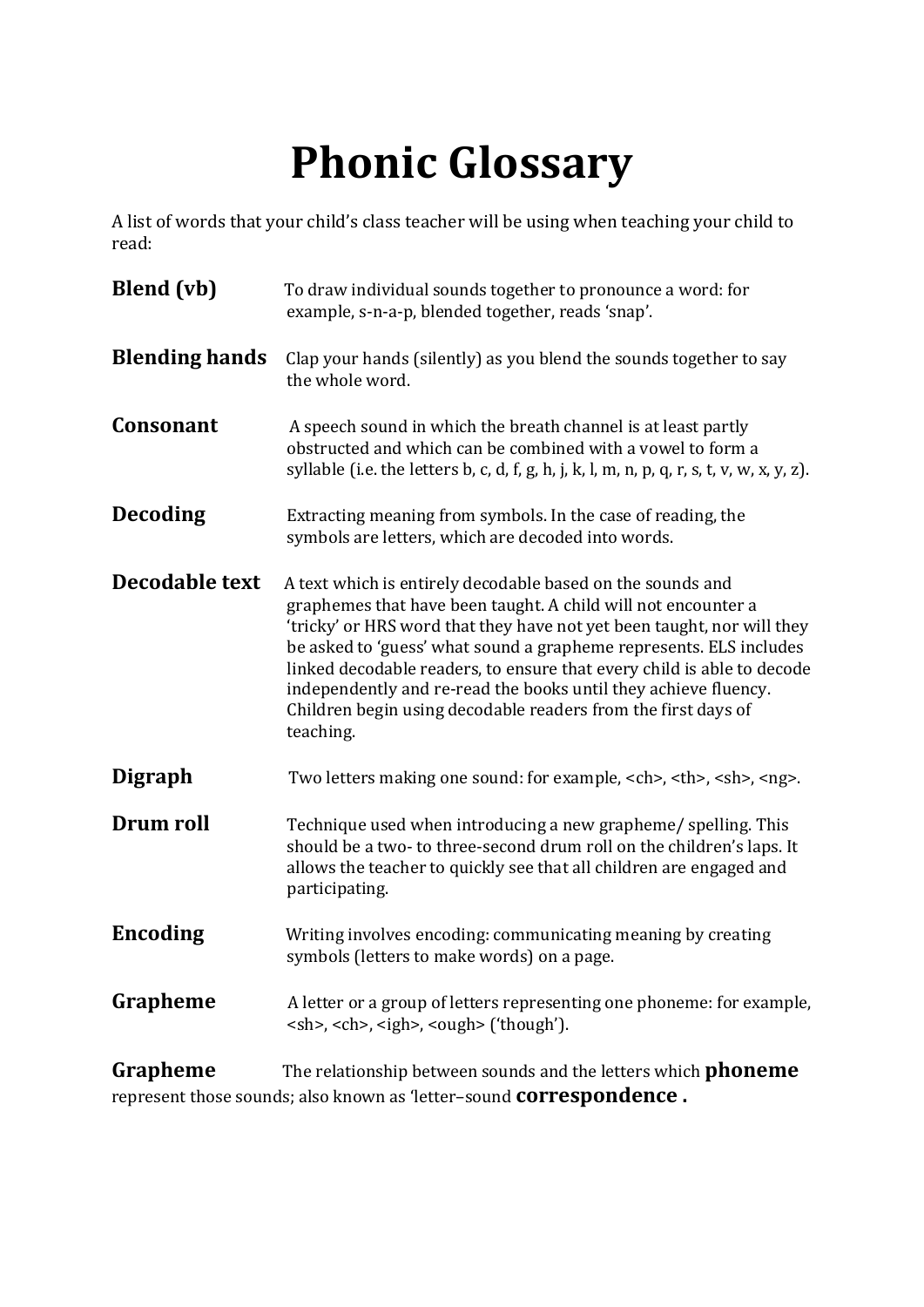**Harder to read** Words that children will find harder to read and spell as **and spell**  they will not have been taught the relevant GPCs. **(HRS) words** 

**Phoneme** The smallest single identifiable sound: for example, the letters 'sh' represent just one phoneme (/sh/) but 'sp' represents two (/s/ and  $/p/$ ).

**Phonemic** An ability to identify and make the sounds (phonemes) **awareness** within words.

**Phonics** A method of teaching beginners to read and pronounce words by learning to associate letters or letter groups with the sounds they represent.

**Phonological** An awareness of the sound structure of spoken words: **awareness**  for example, rhyme, syllables, onset and rime, as well as phonemic awareness.

- **Pseudo words** Words that do not make sense but are made up of decodable sounds.
- **Robot arms** When sound-talking a word (orally segmenting it into the phonemes within the word), Teachers and children use robot arms to physically make the link between the separating of the sounds. This assists children in hearing the separate sounds within the word and ensures that they do not form 'consonant clusters' or 'onset and rime', which are not part of the ELS programme. The word is said in 'robot talk' and then blending hands are used to blend the word.
- **Segment (vb)** To split up a word into its individual phonemes in order to spell it: for example, the word 'cat' has three phonemes /c/ /a/ /t/. Children are asked to count the individual sounds in the word to help them to spell it. **Schwa** Schwas are the unstressed vowel sounds within a word. These often sound like a short /u/: for example, ladder, elephant, again, author. Pronunciation of these words can vary, and so for some speakers a vowel may have a schwa sound, and for others the vowel may be pronounced as spelled, in which case the words are not harder to read or spell.
- **Sound-talk** Oral sounding out of a word: for example, c-a-t.
- **Split digraph** Two vowels that make one sound but are split by one or more consonants: for example, <a–e> as in 'make' or <i–e> as in 'inside'. There are six split digraphs in the English language: <a–e>, <e–e>, <i–e>, <o–e>, <u–e>, <y–e> (as in 'type').
- **Stretch** Elongate the sounds in a word to allow you to hear each sound clearly: for example, 'caaarrr'.
- **Trigraph** Three letters making one sound: for example, <igh>.